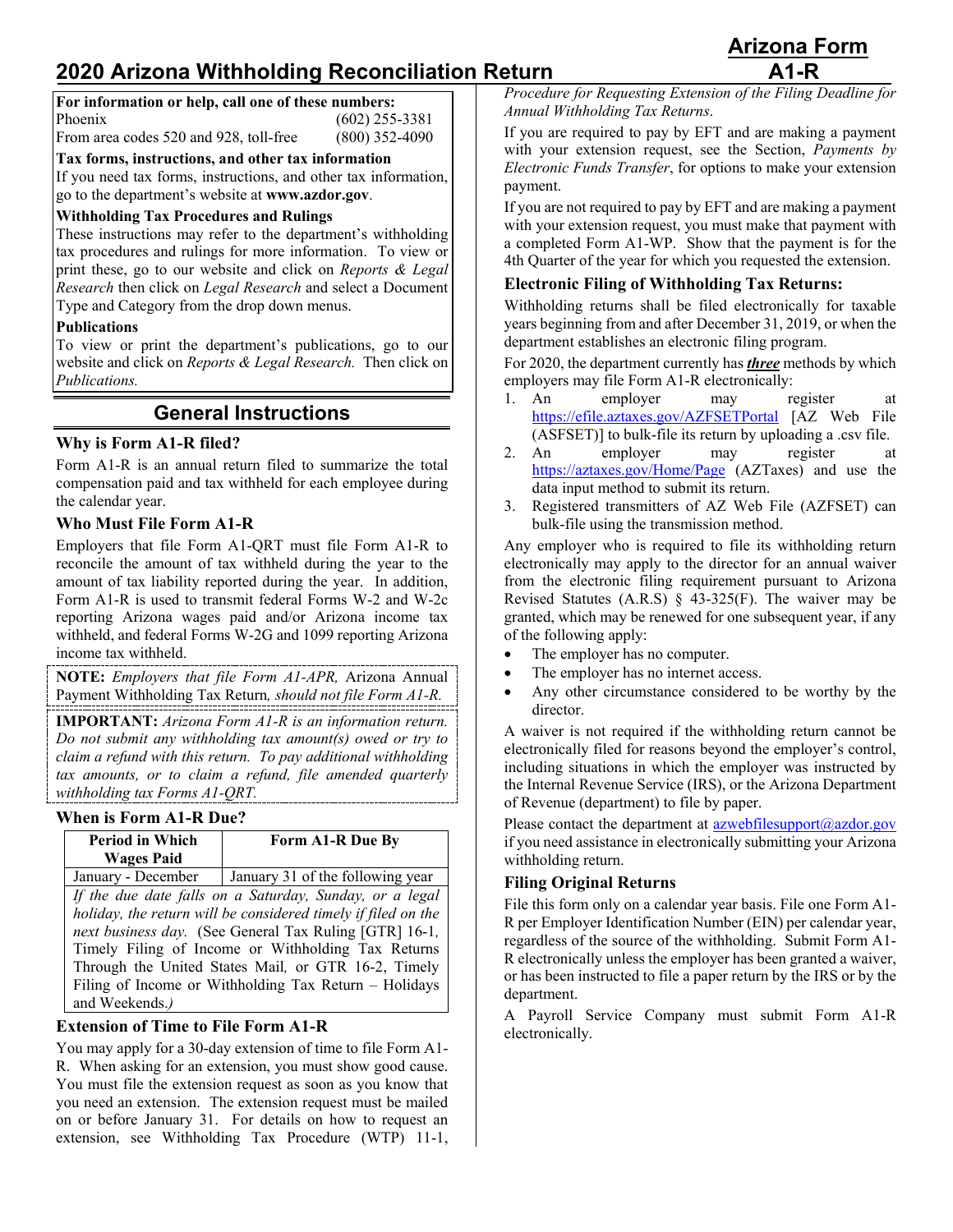**NOTE:** *Arizona law states that all amounts withheld are to be treated as if the withholding was from wages paid to an employee. If you file federal Form 941 or Form 944 to report federal withholding on Arizona wages and federal Form 945 to report federal withholding on Arizona non-wage payments for the same EIN, file one A1-R to report and reconcile your total Arizona withholding for the year, regardless of the source of that withholding. Do not file more than one original A1-R for the same EIN for the calendar year.* 

## **What To Do If You Close Your Business**

When your business is sold, discontinued, converted to a new form, or all your employees are dismissed, you must notify the department by filing a final return and request the department close your withholding account. Until you request the department close your withholding account, your withholding return(s) will continue to be due.

#### **To file your final A1-R:**

- Check Box C if you are submitting this form during calendar year 2021 due to an account cancellation during 2021.
- Check Box D if you are cancelling your withholding account due to a merger or acquisition and the surviving employer is filing Forms W-2.
- Complete the remainder of the return to reconcile your Arizona income tax withholding liability for the year in which your account was closed.

Include state copies of Forms W-2, W-2c, W-2G, and 1099 with the final return.

**NOTE:** *To close your account, you must file a final Form A1- R and file a final Form A1-QRT for the calendar quarter during which final wages were paid. Refer to the instructions for Form A1-QRT for assistance in filing your final Form A1-QRT.* 

### **Filing Amended Returns**

If this is an amended Form A1-R, check the "Amended Return" box. Enter the amended amounts in all areas of the form. Complete Part 4 to explain why an amended return is being filed. Include amended federal Forms W-2, W-2c, W-2G and 1099.

*Unless the employer was granted a waiver to file its original return by paper, or was directed by the IRS or the department to file the original Form A1-R as a paper return, amended Forms A1-R shall be submitted electronically using either AZFSET* or a registered transmitter. information on either of these methods, see the preceding section labeled, *Electronic Filing of Withholding Tax Returns*.

**NOTE:** *Amended Forms A1-R cannot be submitted through AZTaxes.* 

#### **Submitting Federal Forms W-2, W-2c, W-2G and 1099 to the Department**

Federal Forms W-2 and W-2c, W-2G and 1099 are an integral part of the reconciliation process for Arizona Form A1-R.

- Submit all federal Forms W-2 and W-2c reporting Arizona wages paid and/or Arizona income tax withheld.
- Submit all federal Forms W-2G and/or 1099 reporting Arizona income tax withheld. Federal Forms W-2G

and 1099 NOT reporting Arizona income tax withheld are not required to be submitted to the department.

For calendar year 2020, an employer may submit federal Forms W-2, W-2c, W-2G, or 1099 to the department by:

- Logging into AZTaxes at<https://aztaxes.gov/Home/Page> to use the data input method, or to upload the supported federal forms as a .txt file.
- Logging into AZ Web File (AZFSET) at <https://efile.aztaxes.gov/AZFSETPortal> to upload the supported federal forms as a .txt file.
- Submitting the federal information by paper or on a CD, DVD or flash drive (Optical Media). If submitting by Optical Media, see the Section below labeled, "Optical Media".

**NOTE:** *The department does not support the electronic filing of all federal withholding forms (e.g. W-2 series, 1099 series). See Pub 701 for a list of the required federal withholding forms that are currently supported by the department for electronic filing.*

*Any unsupported federal forms reporting Arizona wages or Arizona income tax withheld must be filed as a paper copy or as Optical Media using Form A1-T.*

*Employers filing Form A1-R electronically,* may submit the required federal forms:

- Electronically through AZTaxes or AZFSET, or,
- By submitting Form A1-T with the required federal forms attached as paper copies or optical media. If submitting Form A1-T, do not include a paper copy of Form A1-R. If submitting by Optical Media, see the Section below labeled, "Optical Media" for instructions.

*Employers filing Form A1-R by paper*, *must* submit the required federal forms as paper copies or as Optical Media attached to Form A1-R. If submitting by Optical Media, see the Section below labeled "Optical Media" for instructions.

#### **Optical Media**

Label the CD, DVD or flash drive (Optical Media) with the employer's name, EIN, paid preparer contact information, calendar year and Form W-2 or Form 1099 (or both, whichever applies). If the Optical Media is password protected, note that on the label and indicate the email address from which you will be sending the password to the department. Email the password separately to MediaLibrarian@azdor.gov. Include "Form W-2" or "Form 1099" (or both, whichever applies) in the subject line of the email. In the body of the email, include the same information that is on the label of the Optical Media.

#### **The department will not return or copy any Optical Media submitted**.

Employers submitting the information on Optical Media should secure the Optical Media in a hard case and include it with Form A1-R or Form A1-T.

For more details on submitting the required federal forms using Optical Media, see the department's publication, Pub. 701, *Annual W-2 and 1099 Reporting.*

**CAUTION:** *The employer submits the Optical Media at its own risk. If the department cannot access the information on the Optical Media for any reason, the employer may need to provide the information again.*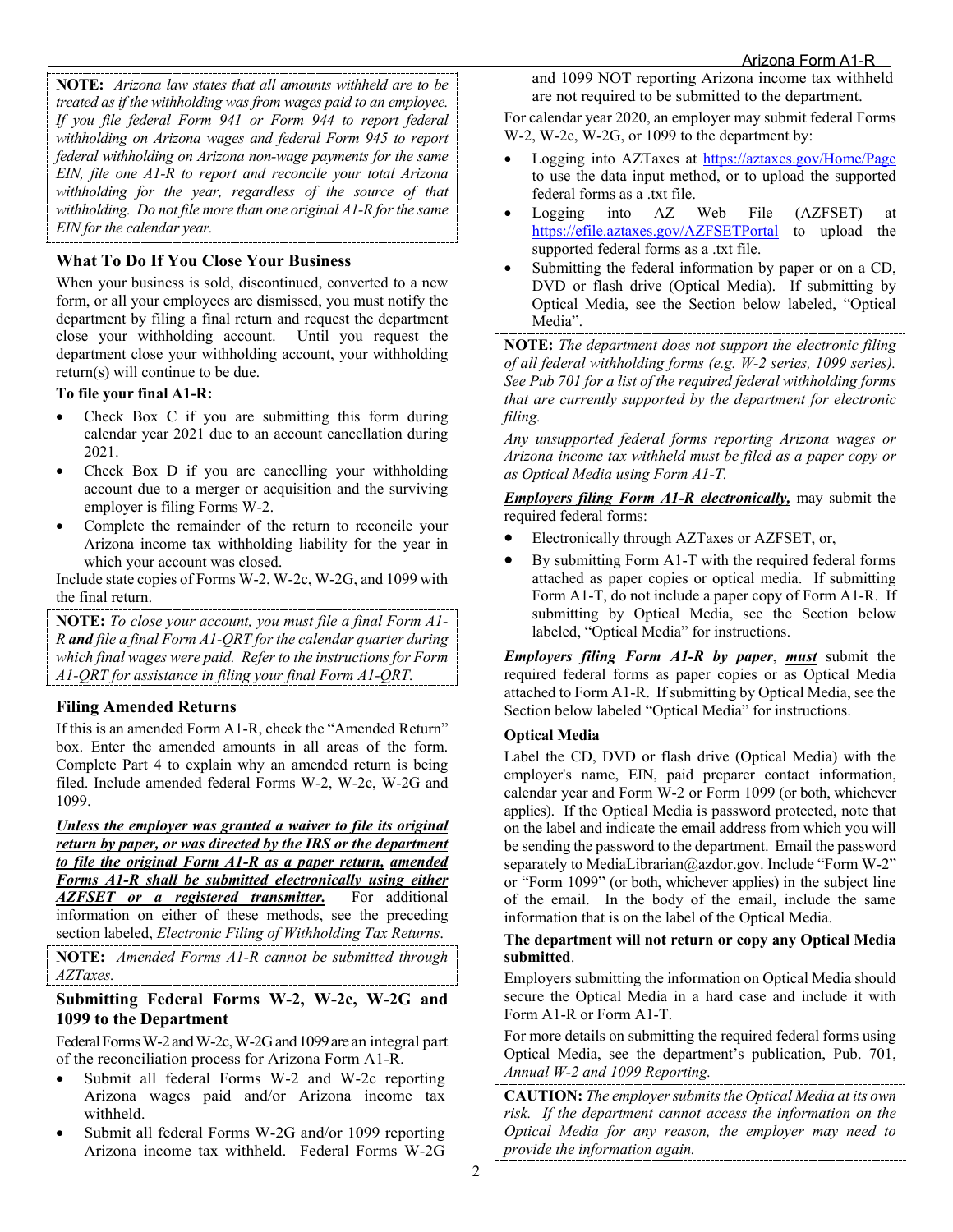#### **Penalties**

This form is an information return. The penalty for failing to file, filing late (including extensions) or filing an incomplete return is \$100 for each month or fraction of a month that the failure continues, up to a maximum of \$500.

## **Specific Instructions**

#### **Part 1 – Taxpayer Information**

All returns, statements, or other documents filed with the department must have the taxpayer's EIN indicated on them. Employers who fail to include their EIN may be subject to a penalty.

#### **Employer Information**

Enter the employer's name, EIN, address, and telephone number in the spaces provided.

If the employer has a foreign address, enter the information in the following order: city, province or state, and country. Follow the country's practice for entering the postal code. **Do not abbreviate the country's name.**

#### **Check Boxes:**

#### **A. Amended Return**

Check Box A, "Amended Return" if this is an amended Form A1-R. Explain why you are amending the return in Part 4. Include the corrected copies of Forms W-2, W-2c, W-2G and 1099 (with Arizona withholding) with your amended Form A1-R.

#### **B. Address Change**

Check Box B, "Address Change" if you had an address change since you last filed Form A1-R. Enter your current address in Part 1.

#### **C. Early-Filed Final Return**

Check Box C if you cancelled your withholding account during 2021 and are filing your final reconciliation during 2021.

#### **D. Cancellation Due to Merger or Acquisition**

Check Box D if you cancelled your withholding account due to a merger or acquisition and the surviving employer is filing Forms W-2.

**E. Surviving Employer is Filing Form A1-R**

Check Box E if Form A1-R is being filed by the *surviving employer and the amount on line 1 is less than the amount on line 10* because the difference was remitted by the predecessor employer. Also, enter the predecessor employer name and EIN in the spaces provided.

**NOTE:** *If you cancelled your withholding account during 2021, you may use the 2020 Form A1-R to file your final reconciliation for 2021 before its normal due date of January 31, 2022. If you are filing an early return for 2021, check box C to indicate that this is an early-filed return for 2021.* 

## **Part 2 – Federal Transmittal Information**

#### **Line 1**

Enter the total Arizona income tax withheld from wages paid to employees for 2020. This amount must be the same as shown on federal Forms W-2, W-2c, W-2G, or 1099.

#### **Line 2**

Enter the total Arizona gross wages paid to employees for 2020. Total Arizona gross wages means the amounts considered wages for federal income tax withholding purposes.

#### **Line 3**

Enter the number of employees who were paid Arizona wages in 2020. Include employees who had Arizona withholding deducted from their compensation during the year and employees whose compensation was for services performed in Arizona but the employees filed an election to not have any Arizona withholding deducted from their compensation.

Do not include annuity recipients, independent contractors, pension recipients, or those employees whose Arizona compensation is excluded from withholding by Arizona law.

#### **Line 4**

Enter the total number of federal Forms W-2, W-2c, W-2G, or 1099 submitted to the department.

#### **Line 5**

Form A1-R is an information return. An information return that is incomplete or filed after its due date (including extensions) is subject to a penalty of \$100 for each month or fraction of a month, that the failure continues, up to a maximum penalty of \$500. If the employer files this return after its due date (including extensions), enter the amount of the penalty on this line.

## **Part 3 – Annual Summary of Amounts Reported on 2020 Arizona Forms A1-QRT**

#### **Lines 6 through 10**

On lines 6 through 9, enter the amount of tax reported on Form A1-QRT for each quarter. Add the amounts on lines 6 through 9 and enter the total on line 10. The amount entered on line 10 should equal the amount reported on line 1.

If you are filing Form A1-R as a surviving employer (as a result of a merger or acquisition), and the amount on line 1 is more than the amount on line 10 because amounts were remitted by the prior employer, check Box E near the top of Form A1-R. Also enter the name and EIN of the predecessor employer in the spaces provided.

### **Part 4 – Explain Why an Amended Form A1-R is Being Filed**

If this is an amended return, explain why you are amending Form A1-R.

#### **Underpayment of Tax**

If you find that you have underpaid your tax for 2020, you must file an amended Form A1-QRT for each quarter for which there was an underpayment.

You must send in a separate payment with each amended Form A1-QRT. The department will calculate the amount of interest and any applicable penalties and send a billing notice after the amended return is processed.

#### **Overpayment of Tax**

If you find that you have overpaid your tax for 2020, you must file an amended Form A1-QRT for each quarter for which there was an overpayment.